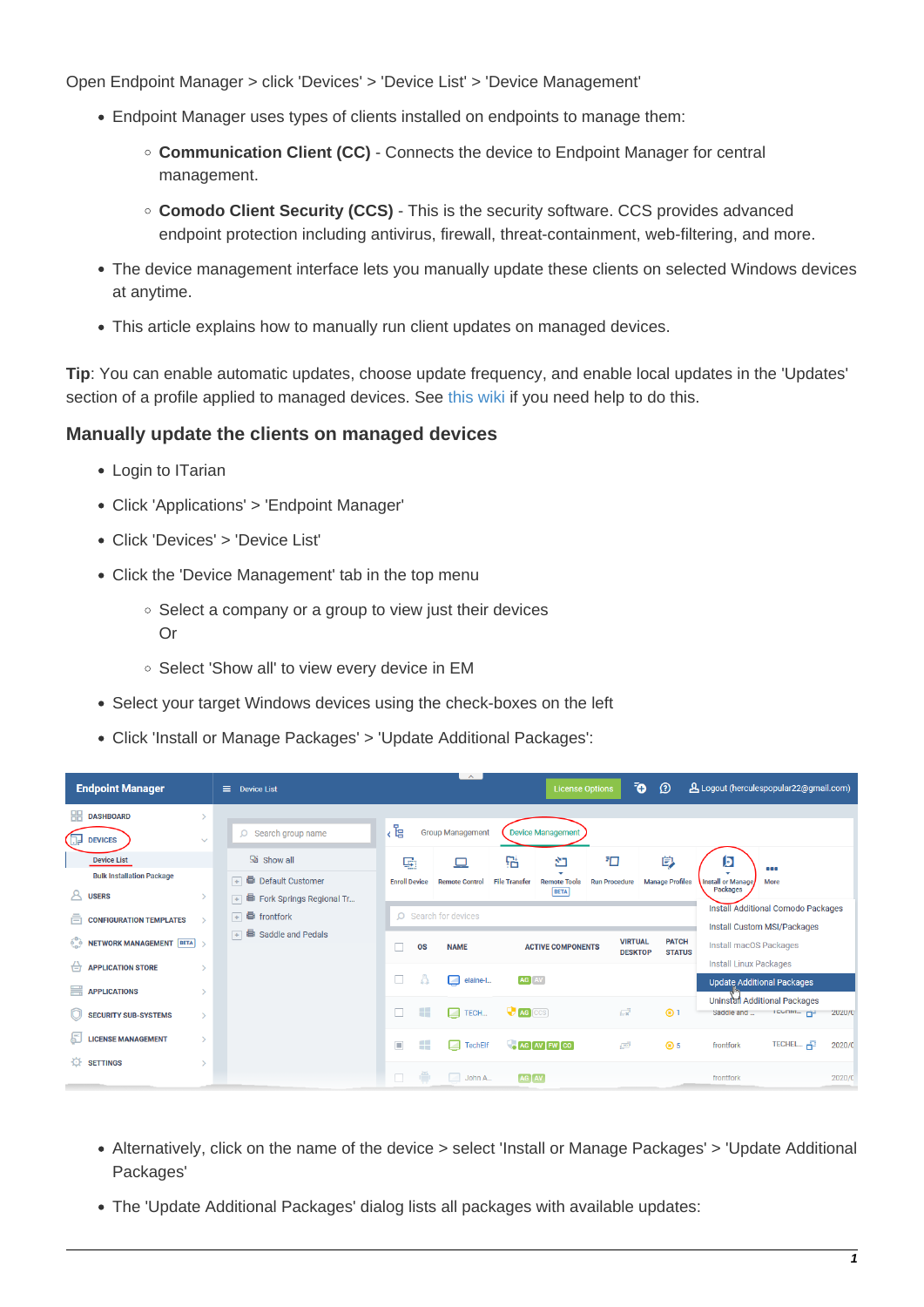| <b>Update Additional Packages</b>                                                |  |
|----------------------------------------------------------------------------------|--|
| Update Communication Client <sup>O</sup>                                         |  |
| Use default Communication Client version (Latest - 6.36.37428.20060)             |  |
| $\blacksquare$ Update Comodo Client - Security $\Theta$                          |  |
| Use default Comodo Client - Security version (Latest - 12.3.0.8129)              |  |
| <b>Reboot options</b>                                                            |  |
| ◯ Force the reboot in (if required by CCS)                                       |  |
| 5 minutes                                                                        |  |
| Suppress the reboot $\bullet$                                                    |  |
| Warn about the reboot and let users postpone it (if required by CCS)             |  |
| <b>Reboot message</b>                                                            |  |
| Your device will reboot in 5 minutes because it's required by your administrator |  |
|                                                                                  |  |
|                                                                                  |  |
|                                                                                  |  |
| Update                                                                           |  |
|                                                                                  |  |

**Update Communication Client** - Only available for devices with an out-dated version of the communication client. As the name suggests, the communication client allows EM to send and receive updates to/from devices.

**Update Comodo Client - Security** - Install database and software updates for CCS on the device. Only available for endpoints with out-dated versions of CCS.

- Note 1 The option to choose CC and CCS versions will be available if enabled in portal settings. If the option is not selected, then the default version configured in portal settings will be updated. See [this](https://wiki.itarian.com/frontend/web/topic/how-to-set-the-default-version-of-the-communication-and-security-clients-for-windows) [wiki](https://wiki.itarian.com/frontend/web/topic/how-to-set-the-default-version-of-the-communication-and-security-clients-for-windows) to read more about enabling selection of client version during updates.
- Note 2 Make sure to upgrade to a higher version. Deployment of a lower version than the existing client is not supported.

CCS requires the endpoint to be restarted in order for the installation to take effect. You have the following reboot options:

'**Force the reboot in...**' - restart the end-point a certain period of time after installation. Choice of 5, 10, 15 or 30 minutes

The following message will be displayed on the device: